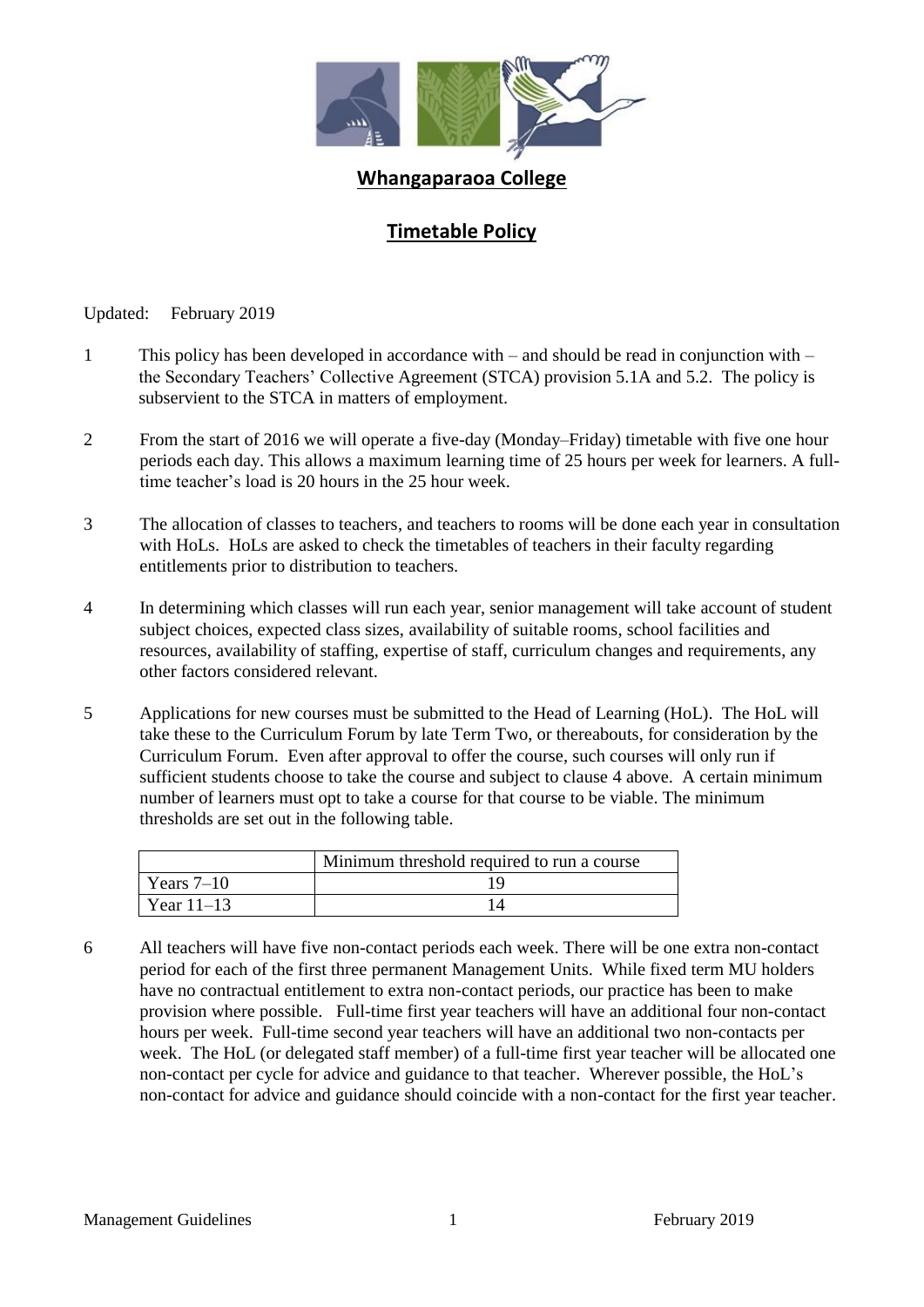|                         | Minimum timetabled non-  | Maximum timetabled teaching |
|-------------------------|--------------------------|-----------------------------|
|                         | contact periods per week | periods per week            |
| First year teacher      |                          |                             |
| Second year teacher     |                          |                             |
| Standard                |                          |                             |
| Mentoring $1st$ Yr tchr |                          |                             |
| 1 Permanent MU          |                          |                             |
| 2 Permanent MUs         |                          |                             |
| 3+ Permanent MUs        |                          |                             |

- 7 A part-time teachers' timetabled hours will be determined as per the provision of 5.2.6 of the STA.
- 8 We will use reasonable endeavour\* to achieve, for each individual teacher with more than one class, an average class size of no more than 26 students. Any staff over this threshold should see their HoL, who will discuss the matter with the timetabler.
	- \* Reasonable endeavour will include such things as:
		- o Discussion with HoL's about which classes to offer.
		- o Interim subject numbers are given to the HoL's in September of the previous year.
		- o Any classes smaller than the minimum class sizes (as outlined in clause 5) may need to combine with other small classes of the same subject (eg L1  $\&$  2 Economics), study via video conferencing (eg L3 Economics), study via correspondence (L1 Spanish), or possibly not run.
		- o Allow HoL to allocate classes to teachers in their team to avoid class size issues.
		- o Placement of learners into classes where the teacher has an average maximum class size of larger than 26 is at the HoL's discretion.
- 9 Where the 20 hours of maximum contact time cannot be achieved and/or average class size is greater than 26, the teacher concerned should see their HoL &/or SLT and there will be discussion with a view to negotiating an acceptable alternative outcome. This could include (but is not limited to), changes to their programme during the year, changes to the make-up of their classes during the year, release from other school duties, compensatory time.
- 10 The ten minute admin time at the start of the day for Academic Counselling groups, duty, and extra-curricular involvement are all additional to timetabled teaching time. All staff are encouraged to be involved with an extra-curricular activity within the school. The one hour Academic Counselling period each week is contact time and included as such in all calculations.
- 11 Teachers can be allocated supervision of a class during their timetabled non-contact when there is a "genuine reason" to do so; eg if no suitable day relief teacher can be found after timely and appropriate efforts have been made; or if a sudden emergency arises which requires supervision of a class. There is a record of teachers who help in this way and in recent years these teachers have been given release time by way of compensation. We will continue this practice. The record of emergency relief cover also ensures the distribution of such cover is fair across the whole staff for the whole year.
- 12 Any teachers who have non-contact time that is extra to their entitlement will be used first for day relief. If a teacher has been freed from teaching one of their own classes for a period (eg, while that class is on a school trip or off timetable on a special programme), that teacher will normally be used to cover another class.